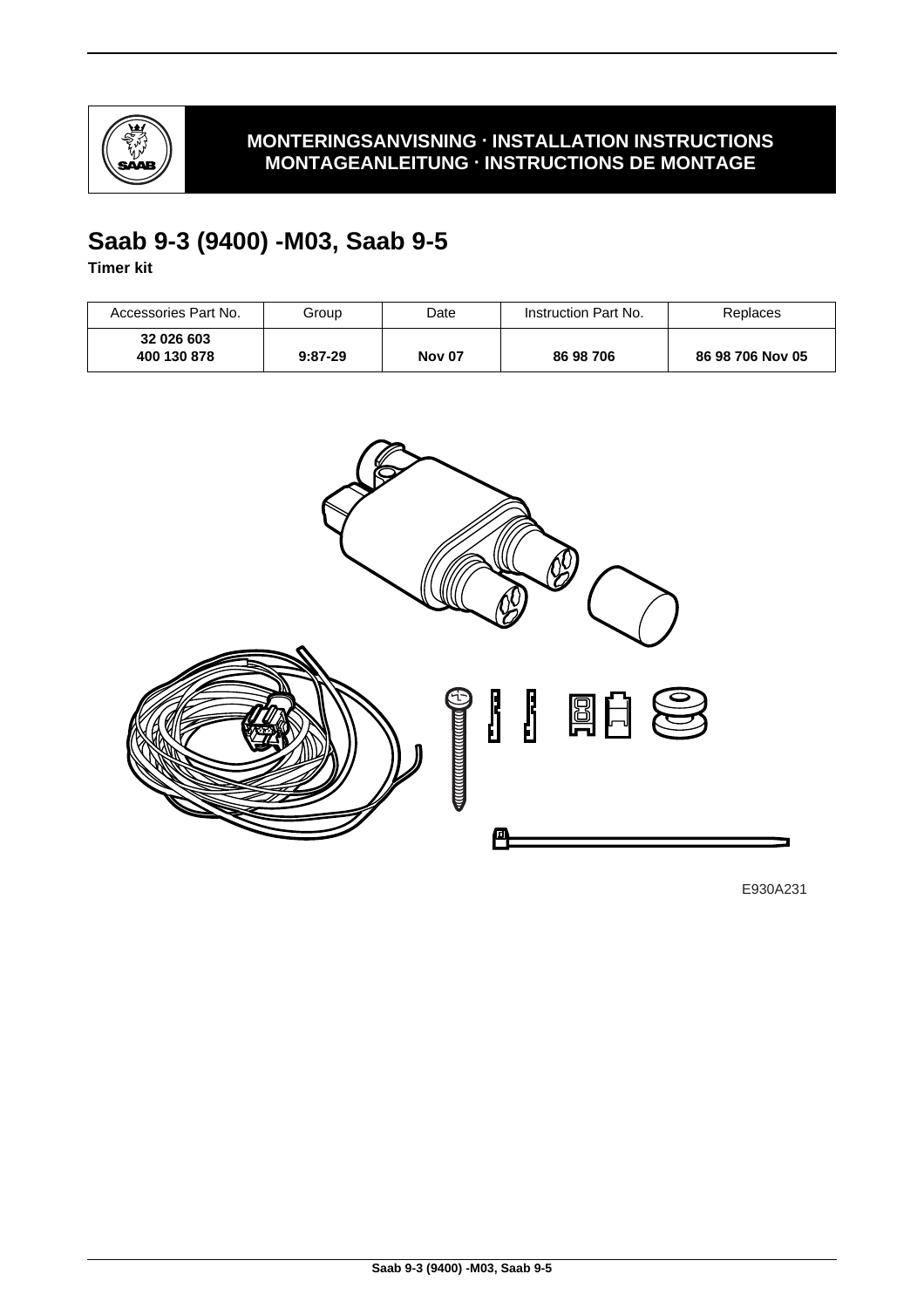

E930A232

- 1 Timer relay
- 2 Wiring harness
- 3 Screw
- 4 Distribution block
- 5 Connector terminal, small (Saab 9-3)
- 6 Connector terminal, large (Saab 9-5)
- 7 Cable tie (5)
- 8 Grommet
- 9 Protective cap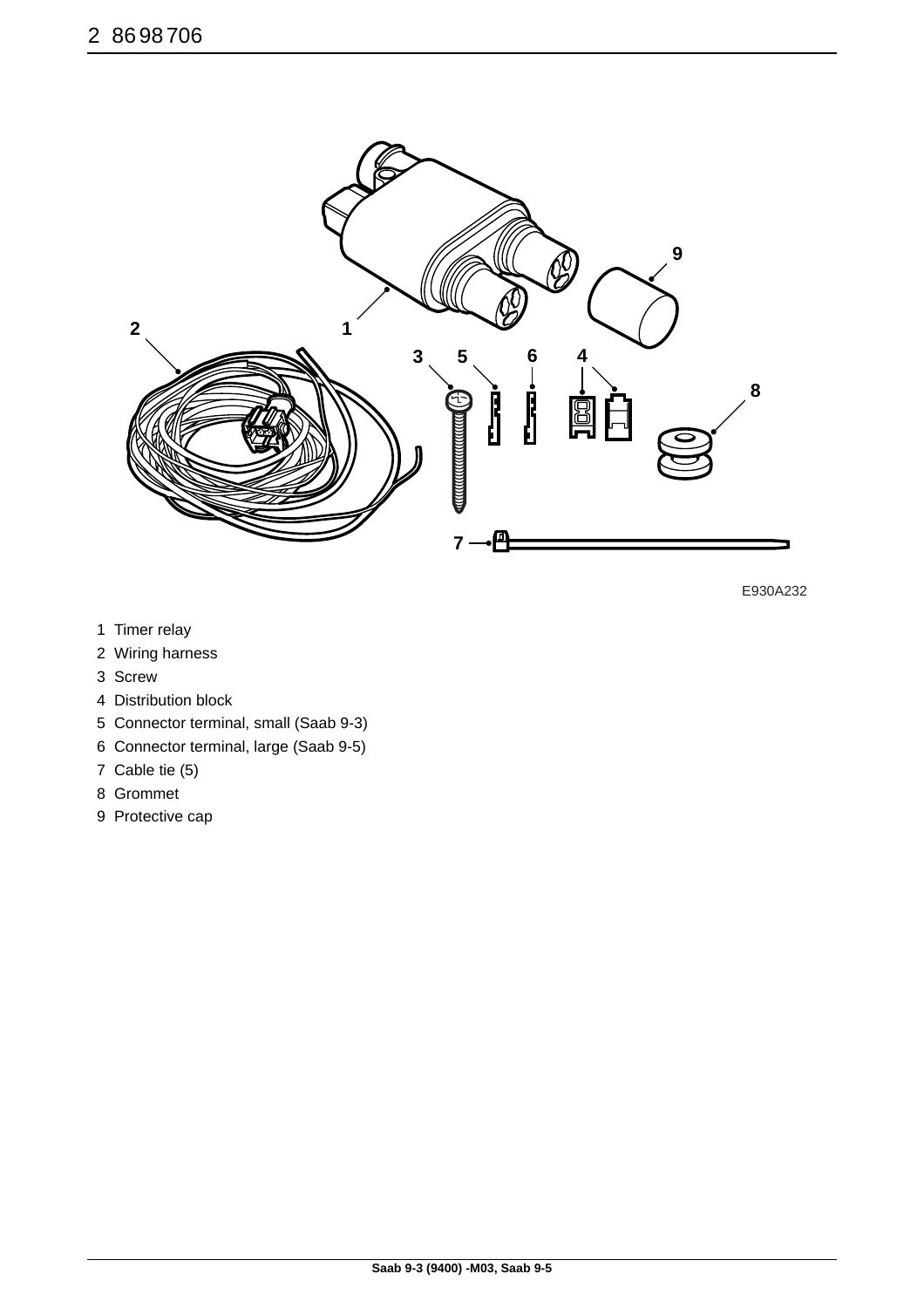



The timer function is to be controlled by the SID unit, which must be programmed with TECH2.

## **WARNING**

It is important to lubricate the connection cable Orings before attachment. All connections must be pressed together hard. If the protective cap is to be fitted, the connection must not be lubricated.

- 1 Disconnect the battery and lift it out.
- 2 Detach the relay/fuse holder and lift it out of the electrical distribution box in the engine bay.
- 3 Remove the air cleaner.
- 4 **If the car has been fitted with a branching kit:** Remove the branch contact and connect the timer relay. Fit the relay in the mounting hole of the branch contact.
- 5 **If the car is not fitted with a branching kit:** Fit the timer relay as follows:
	- Place the timer relay as in the illustration and mark the hole position using the contact as a template.
	- Drill a 3.5 mm hole.
	- Deburr the hole and remove loose swarf and flakes of paint. Clean with Teroson FL cleaner. Apply Standox 1K Füllprimer. Apply finish paint. Use Terotex HV400 or Mercasol 1 on inside surfaces.



- Connect the intake contact to the timer relay (A).
- Connect other relevant connection cables to the timer relay as follows:

**Engine heater only:** Connect the engine heater cable to socket C and fit the protective cap over socket B.

## **WARNING**

Check that the connection where the protective cap is to be fitted is clean and dry. The protective cap must be turned at least one rotation when being pressed into place.

> **Engine heater and cabin socket:** Connect the engine heater cable to socket B and the cabin socket cable to socket C.

- Fit the timer relay.
- 6 Connect the 2-pin connector to the timer relay and run the wiring harness supplied with the kit alongside the car's wiring harness and over the wheel housing towards the bulkhead partition. Secure the wiring harness as necessary.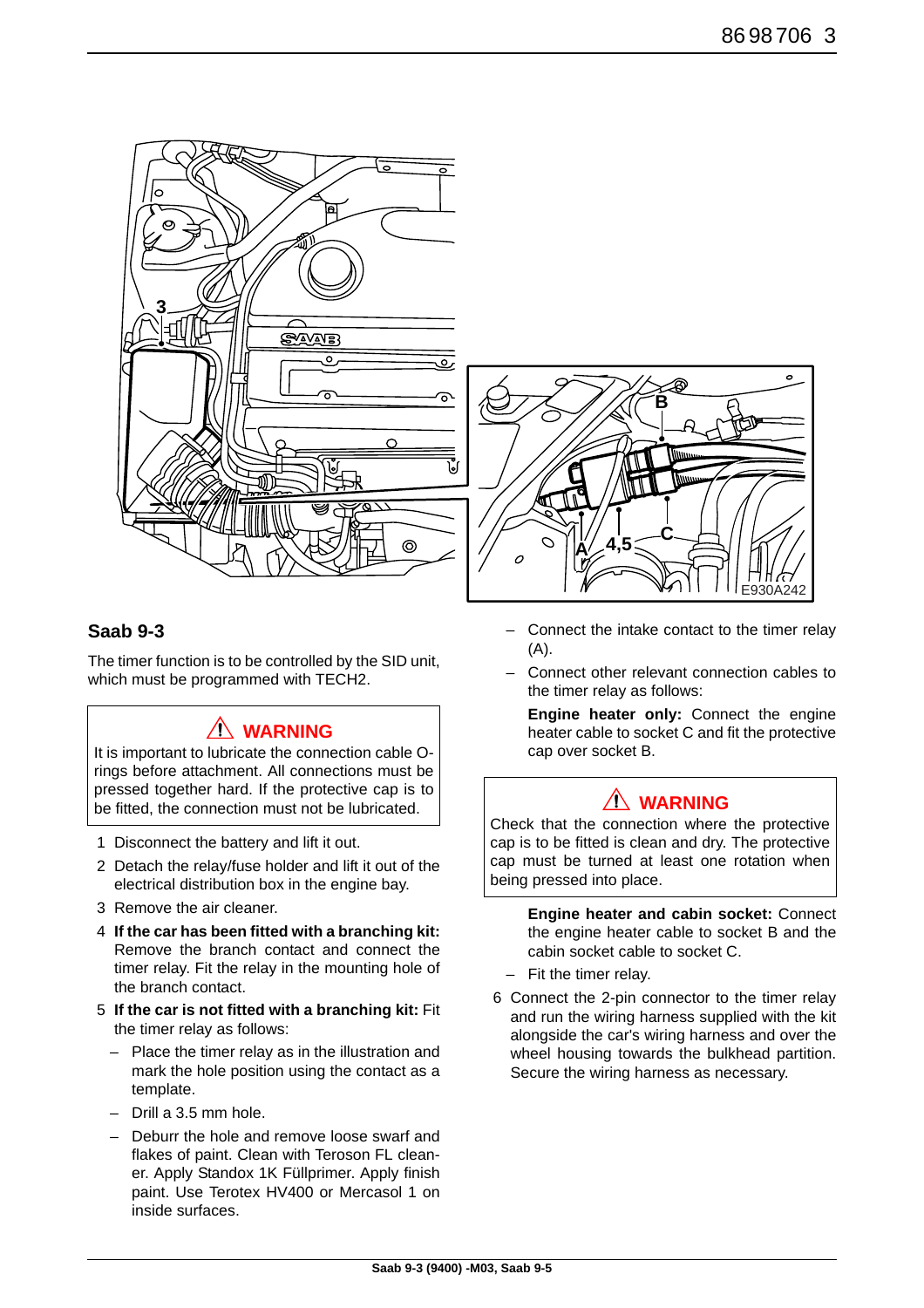

- 7 Remove the tape and fixing arrangement at the bulkhead grommet.
- 8 Withdraw the SID unit and radio. Unplug the SID unit.
- 9 Remove the glove box and air duct to the righthand dashboard side air vent and bend aside the insulating mat.
- 10 Insert the black cable through the bulkhead grommet and run it alongside the car's wiring harness to the centre console. Any branch lead should be passed through at the same time.

### **Note**

The use of a soap solution will make this easier.

- 11 Attach the cable to the car's wiring harness.
- 12 Seal the grommet with Teroson T242 (part no. 30 15 781) or an equivalent sealant so that water cannot follow the electric leads into the cabin interior.
- 13 Fit a cable tie round the grommet and seal with tape.
- 14 Fit the connector pin on the black cable and insert it at position 20 in the SID unit connector.
- 15 Check that the lead runs clear of sharp edges and attach it to the wiring harness up to the centre console.
- 16 Plug in the SID unit and refit it and the radio.
- 17 Refit the air duct and glove box.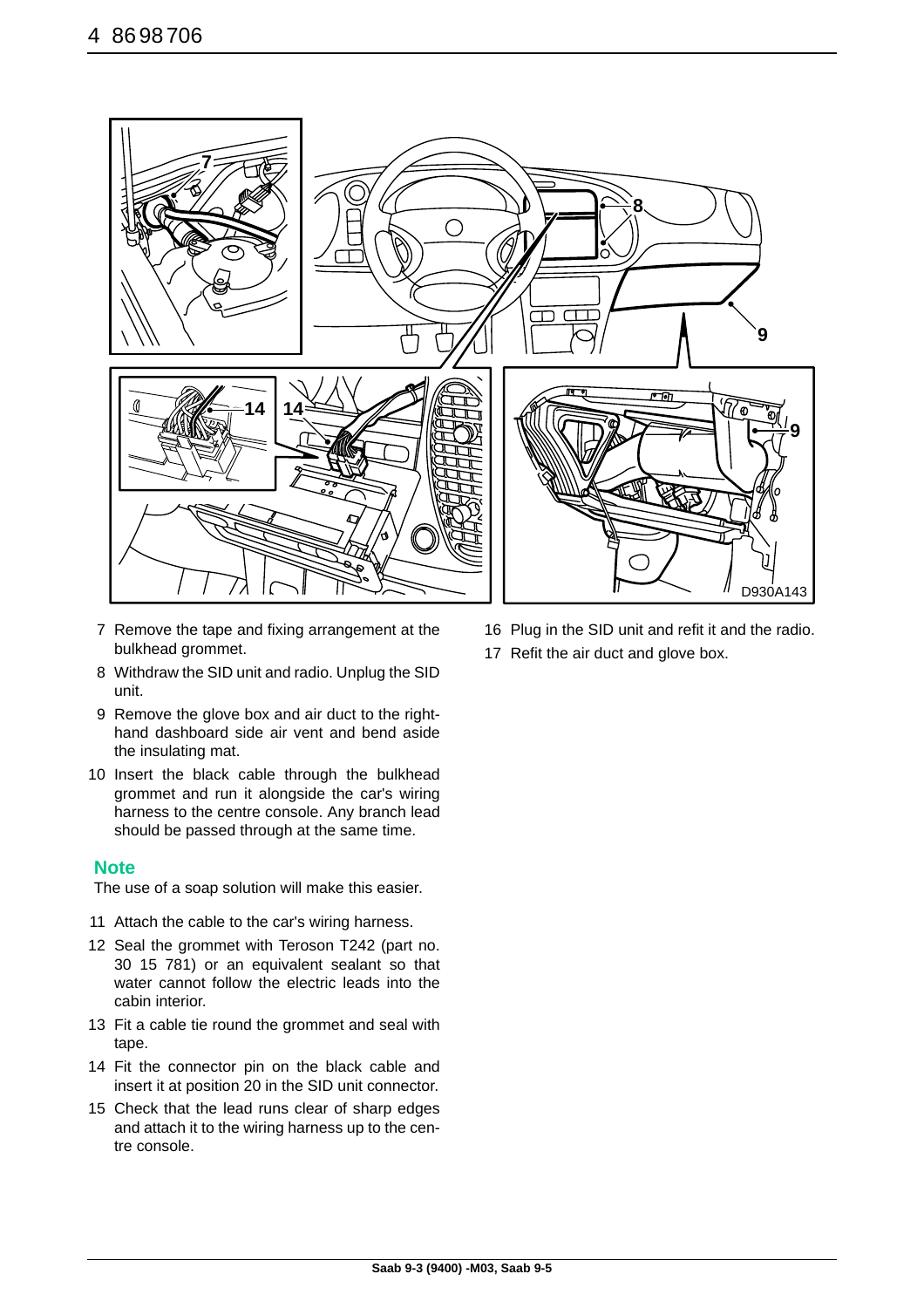

- 18 Run the red lead of the wiring harness alongside the car's regular wiring harness and into the electrical distribution box to fuse no. 5. Cut the lead to a suitable length.
- 19 By means of the distribution block, connect the red lead to the red lead from fuse no. 5.
- 20 Refit the relay/fuse holder and attach the cable at the grommet in the electrical distribution box and to the car's wiring harness along the bulkhead partition.
- 21 Make sure that no cables in the engine bay are positioned against hot or sharp components. Secure the cables as necessary.
- 22 Fit the air cleaner.
- 23 Fit the battery back in place and connect its cables.
- 24 Connect the diagnostic tool and select SID, "Programming", "Parking heater type", "Electrically operated", "Activating Parking heater" and "Activated only by Timer".
- 25 Correct the SID unit clock and test the start and stop functions in accordance with the user instructions in the Owner's Manual.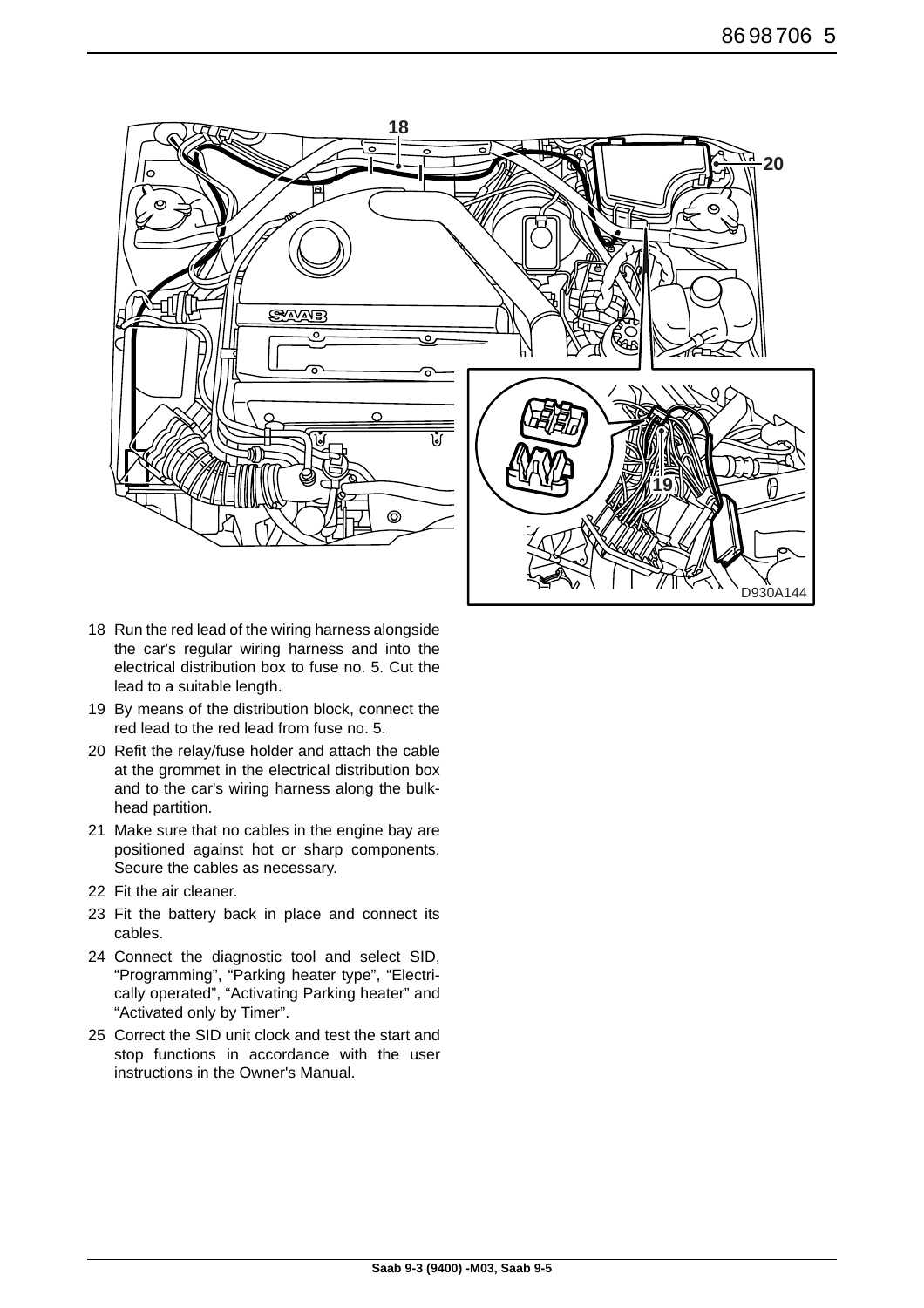

### **Saab 9-5**

The timer function is to be controlled by the SID unit, which must be programmed with TECH2.

## **WARNING**

It is important to lubricate the connection cable Orings before attachment. All connections must be pressed together hard. If the protective cap is to be fitted, the connection must not be lubricated.

- 1 Disconnect and lift out the battery and remove the battery shelf.
- 2 Remove the acoustic insulating material under the left-hand side of the dashboard.
- 3 **-M05:** Withdraw the SID unit and radio. Unplug the SID unit.
- 4 Detach the relay/fuse holder and lift it out of the electrical distribution box in the engine bay.
- 5 **If the car has been fitted with a branching kit:** Remove the branch contact and connect the timer relay. Fit the relay in the mounting hole of the branch contact.

**If the car is not fitted with a branching kit:** Fit the timer relay as follows:

- Connect the intake contact to the timer relay (A).
- Mark the position of the holes using the measurements in the illustration and drill a 3.5 mm hole.
- Deburr the hole and remove loose swarf and flakes of paint. Clean with Teroson FL cleaner. Apply Standox 1K Füllprimer. Apply finish paint. Use Terotex HV400 or Mercasol 1 on inside surfaces.
- Attach all relevant connection cables to the timer relay as follows:

**Engine heater only:** Connect the engine heater cable to socket C and fit the protective cap over socket B.

### **WARNING**

Check that the connection where the protective cap is to be fitted is clean and dry. The protective cap must be turned at least one rotation when being pressed into place.

> **Engine heater and cabin socket:** Connect the engine heater cable to socket B and the cabin socket cable to socket C.

Fit the timer relay.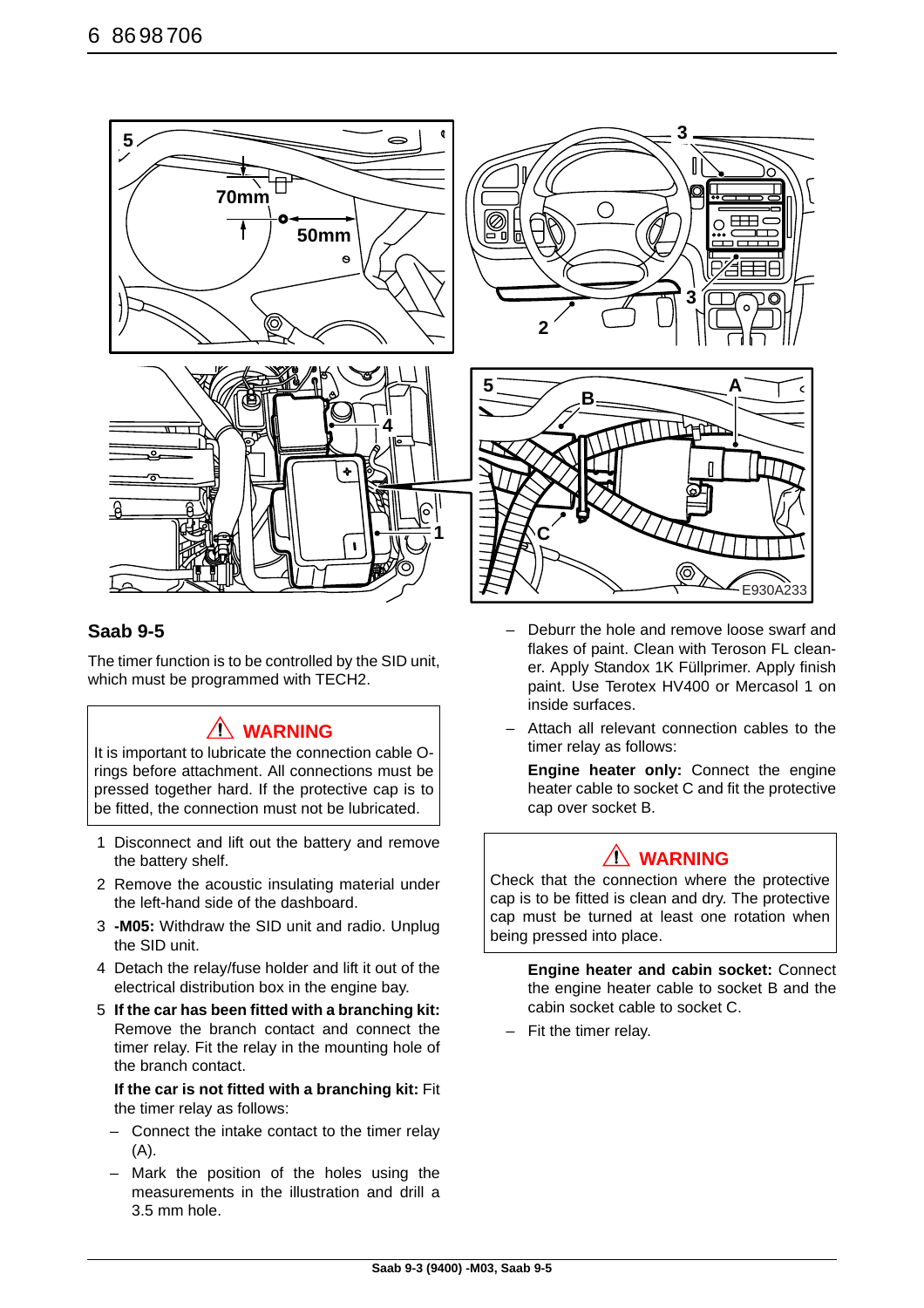

- 6 Remove the windscreen wiper arms. Use puller 85 80 144.
- 7 Remove the bonnet weatherstrip and cover panel over the bulkhead partition space.
- 8 Remove the plug to the left of the bonnet lock wire's grommet. Move the black cable along the bonnet lock wire into the bulkhead area. Fit the rubber grommet and insert the cable through the grommet into the centre bracket. Press the grommet into place and seal with Teroson T242 (part no. 30 15 781) or a similar sealant.

**-M05:** Continue with step 36.

**M06-:** Continue with step 9.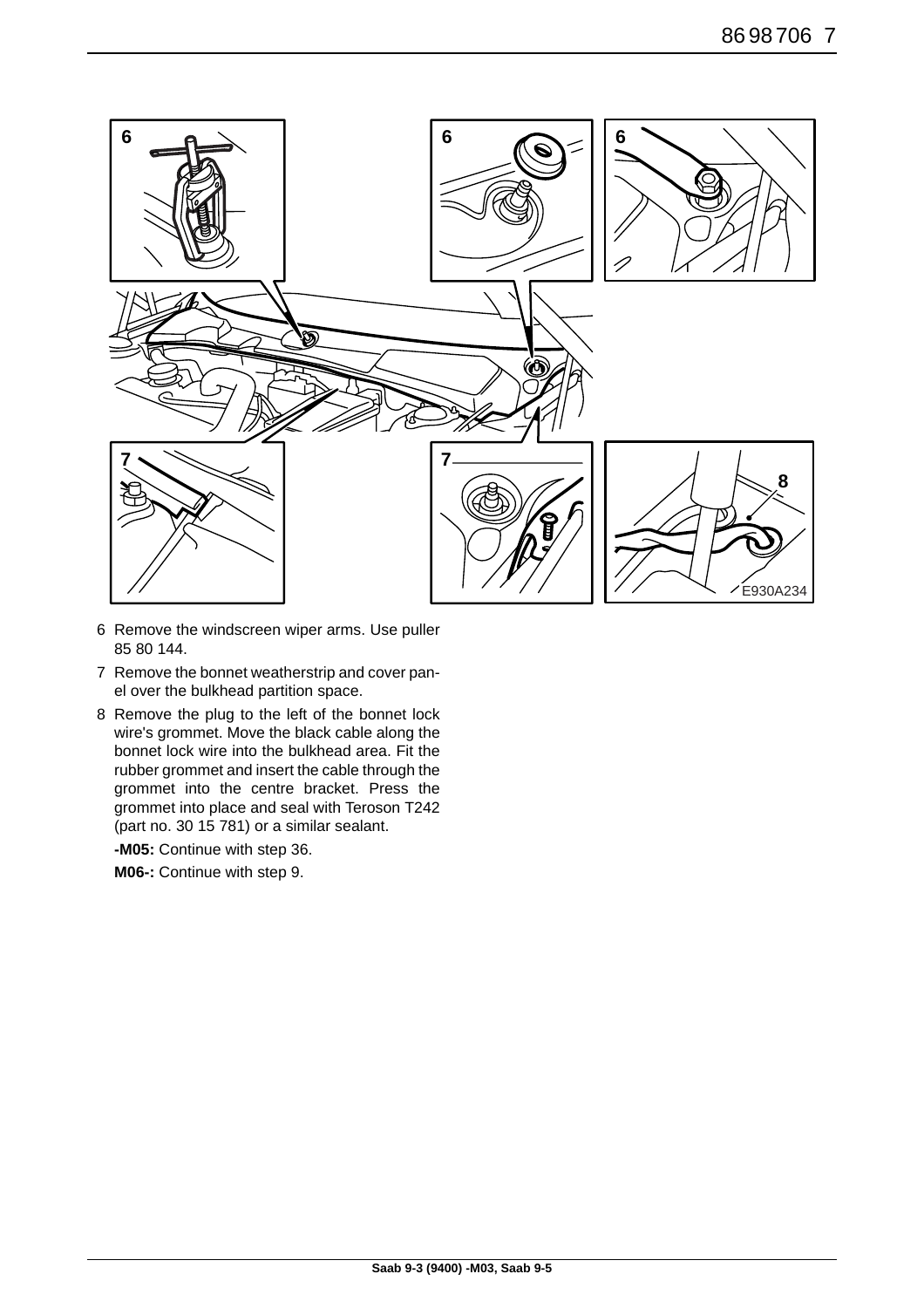



E930A420

- 9 **M06-:** Pull the steering wheel out and down and lock it.
- 10 **M06-:** Remove the upper and lower steering column cowls, three screws.
- 11 **M06-:** Detach the switches for the direction indicators and windscreen wipers.
- 12 **M06-:** Remove the covers and audio unit, four screws.
- 13 **M06-:** Remove the heating and ventilation panel and detach the connector.
- 14 **M06-:** Remove the cover over the fuse holder on the side of the panel. Detach the light switch and other switches as well as their connectors.
- 15 **M06-:** Detach the switch for the hazard warning lights and the connector.
- 16 **M06-:** Remove the instrument plate, secured with six screws and four clips.
- 17 **M06-:** Lift away the instrument plate.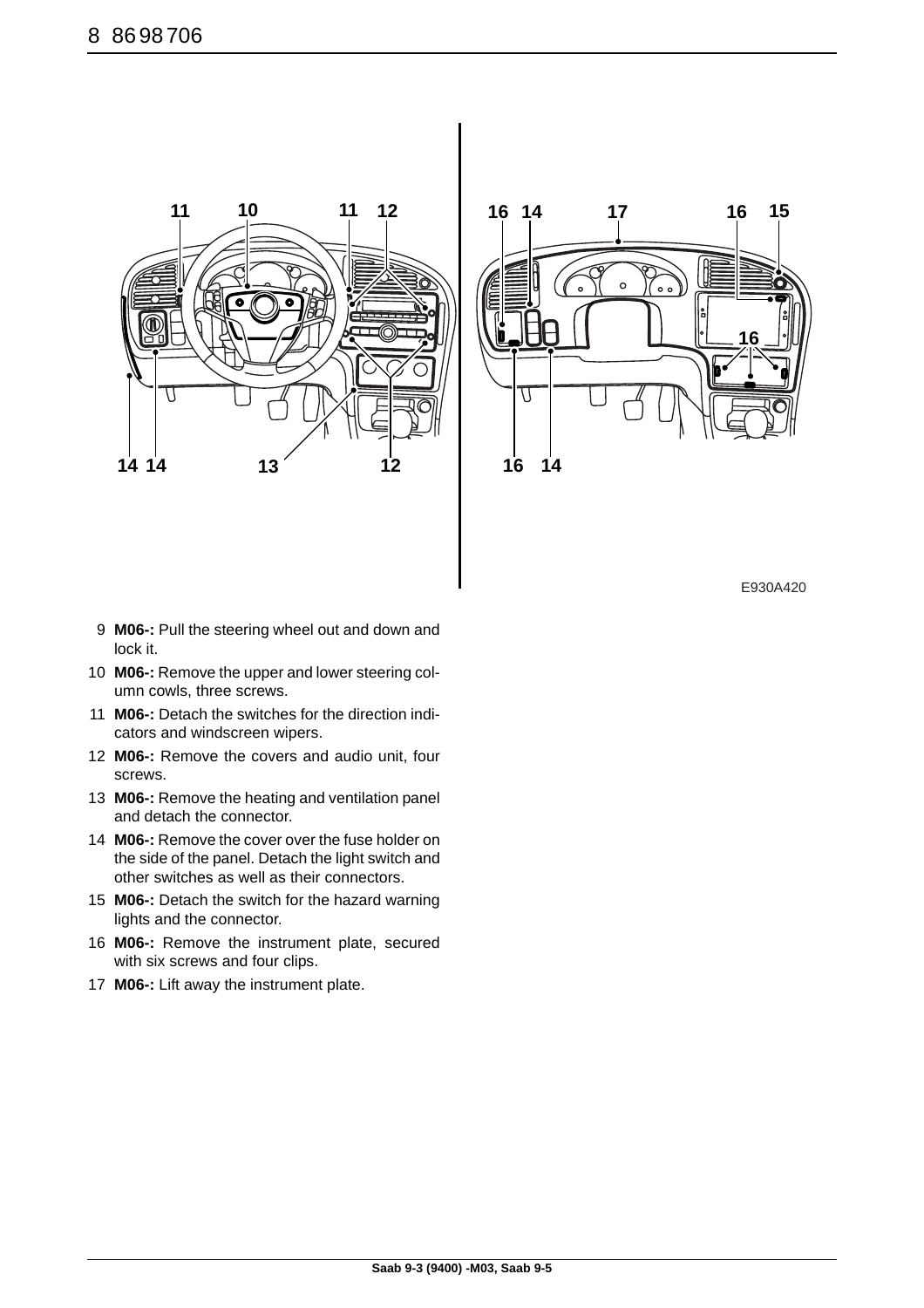

- **M06-:** Remove the screws for the steering column gaiter.
- **M06-:** Remove the screws for the main instrument unit.
- **M06-:** Lift the main instrument unit away.
- **M06-:** Unplug the connector.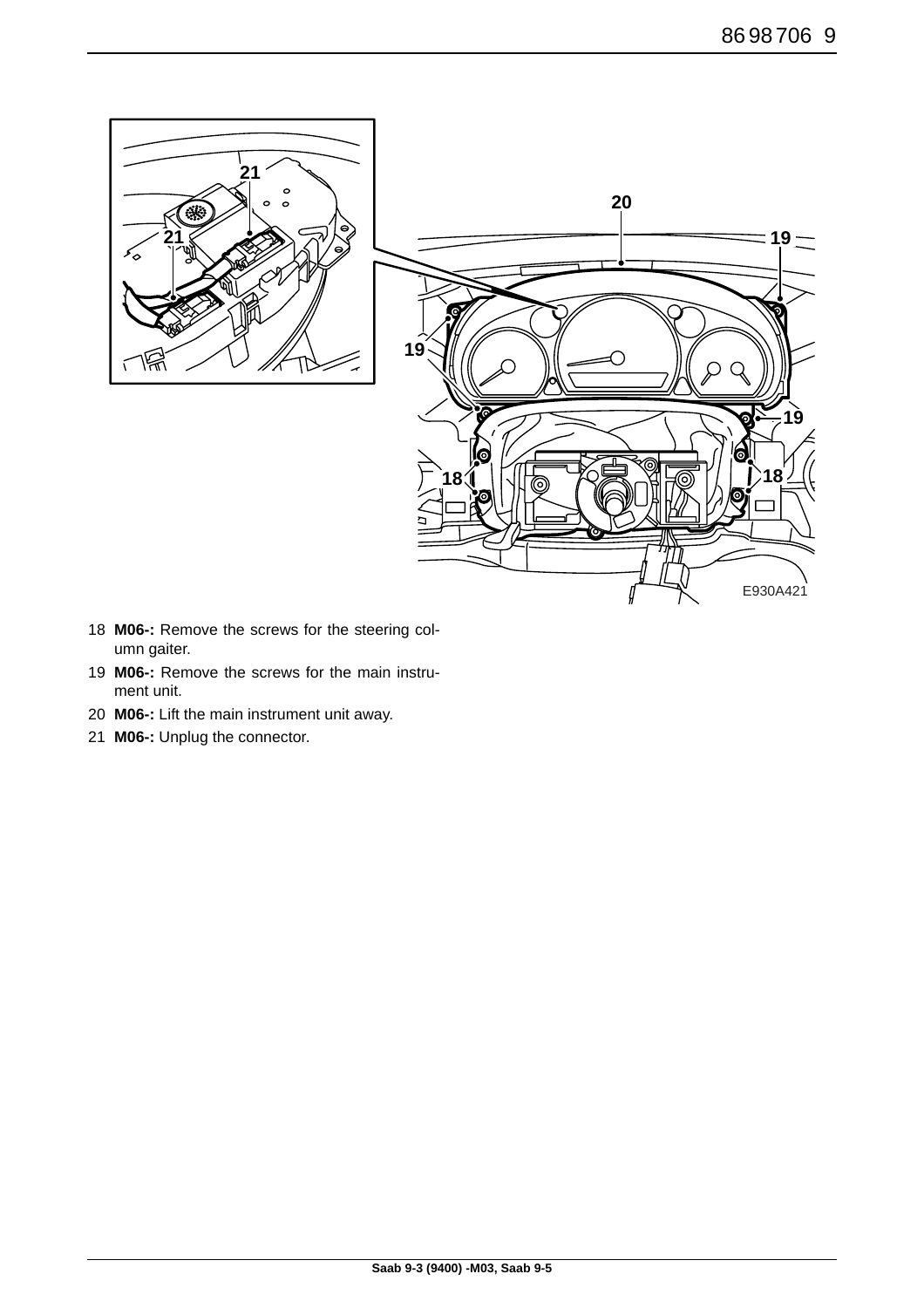![](_page_9_Picture_1.jpeg)

- 22 **M06-:** Route the black (BK) cable from the centre console to the SID unit and fasten it so as to avoid risk of pinching.
- 23 **M06-:** Carefully slide apart the upper and lower sections of the connectors.
- 24 **M06-:** Fit the cable terminal to the kit's black cable and fit it in position 20 in the SID unit connector. Press the upper and lower sections of the connectors together.
- 25 **M06-:** Fit the main instrument unit.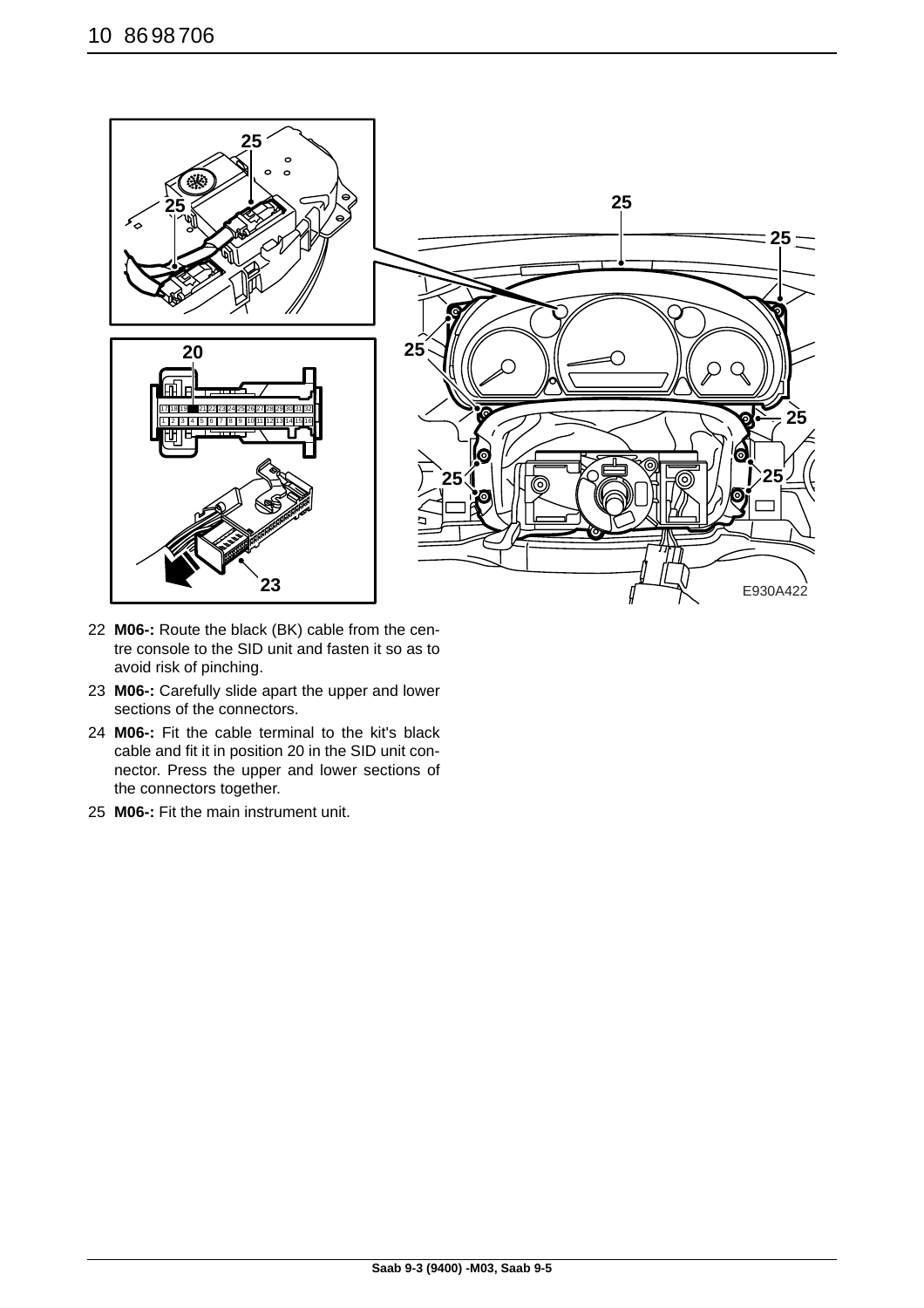![](_page_10_Figure_1.jpeg)

![](_page_10_Figure_2.jpeg)

E930A423

- 26 **M06-:** Lift the instrument plate into place.
- 27 **M06-:** From the driver's side, check that the air ducts are positioned correctly.

#### **Note**

Make sure that no connectors or cables are trapped or pinched.

- 28 **M06-:** Fit the instrument plate, secured with six screws and four clips.
- 29 **M06-:** Connect and fit the light switch and the other switches.

Refit the cover over the fuse holder on the side of the panel.

30 **M06-:** Fit the switch for the hazard warning lights and plug in the connector from behind.

#### **Note**

A mark on the hazard flasher switch shows which side is up.

- 31 **M06-:** Connect and fit the heating and ventilation panel.
- 32 **M06-:** Fit the audio unit and the covers.
- 33 **M06-:** Refit the direction indicator and windscreen wiper stalk switch.
- 34 **M06-:** Fit the upper and lower steering column cowls.
- 35 **M06-:** Affix the cables in place under the dashboard so that they run clear of moving parts and cannot give rise to rattling or other unwanted noise.

Continue with step 39.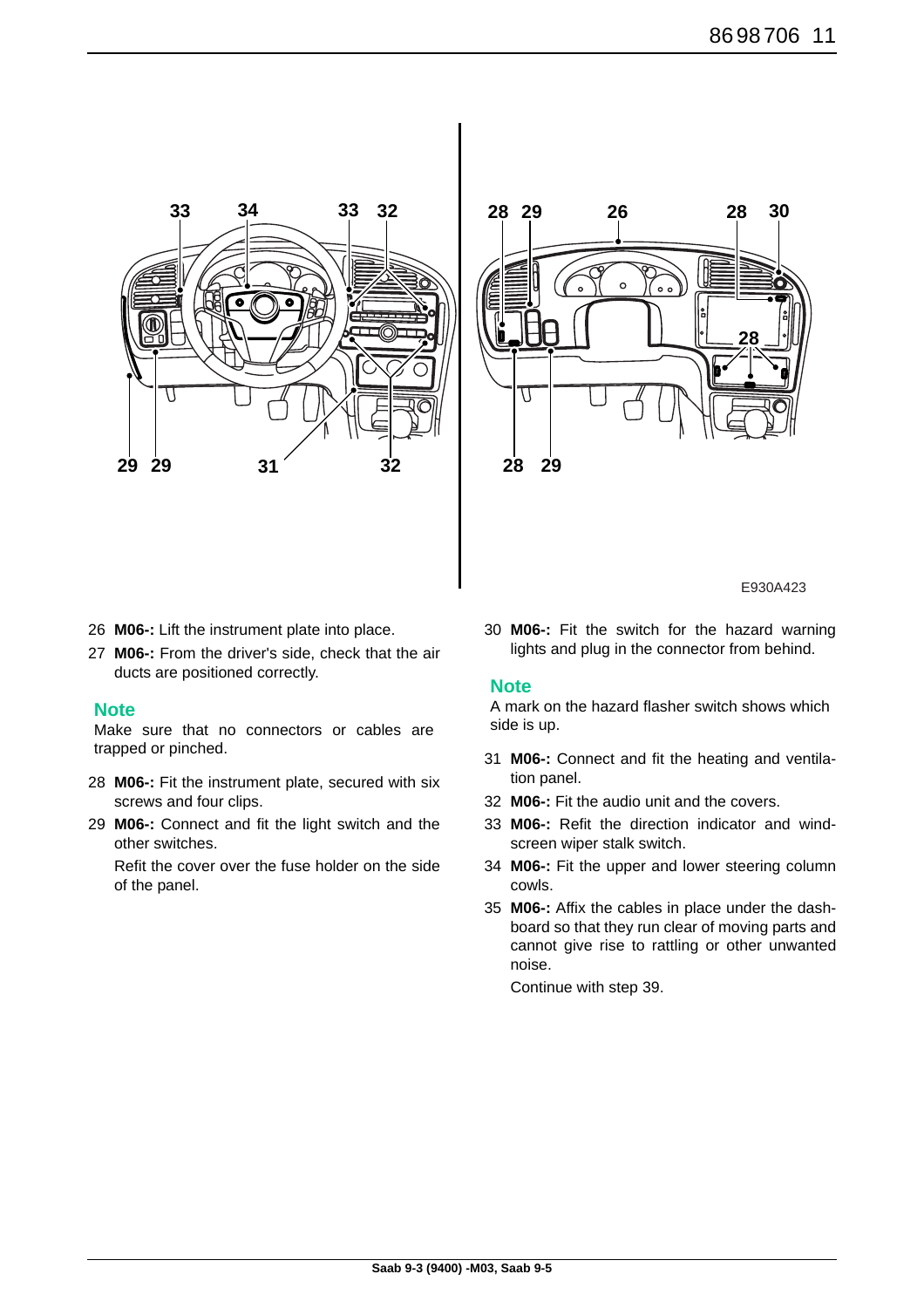![](_page_11_Figure_1.jpeg)

- 36 **-M05:** Carefully slide apart the upper and lower sections of the connector to the SID unit, fit the connector pin to the kit's black cable and fit it in position 19 (-M03) or position 18 (M04-05). Press the sections of the connector together.
- 37 **-M05:** Check that the lead runs clear of sharp edges and attach it to the wiring harness up to the SID unit.
- 38 **-M05:** Plug in the SID unit, and refit it and the radio.
- 39 Refit the acoustic insulating material under the left-hand side of the dashboard.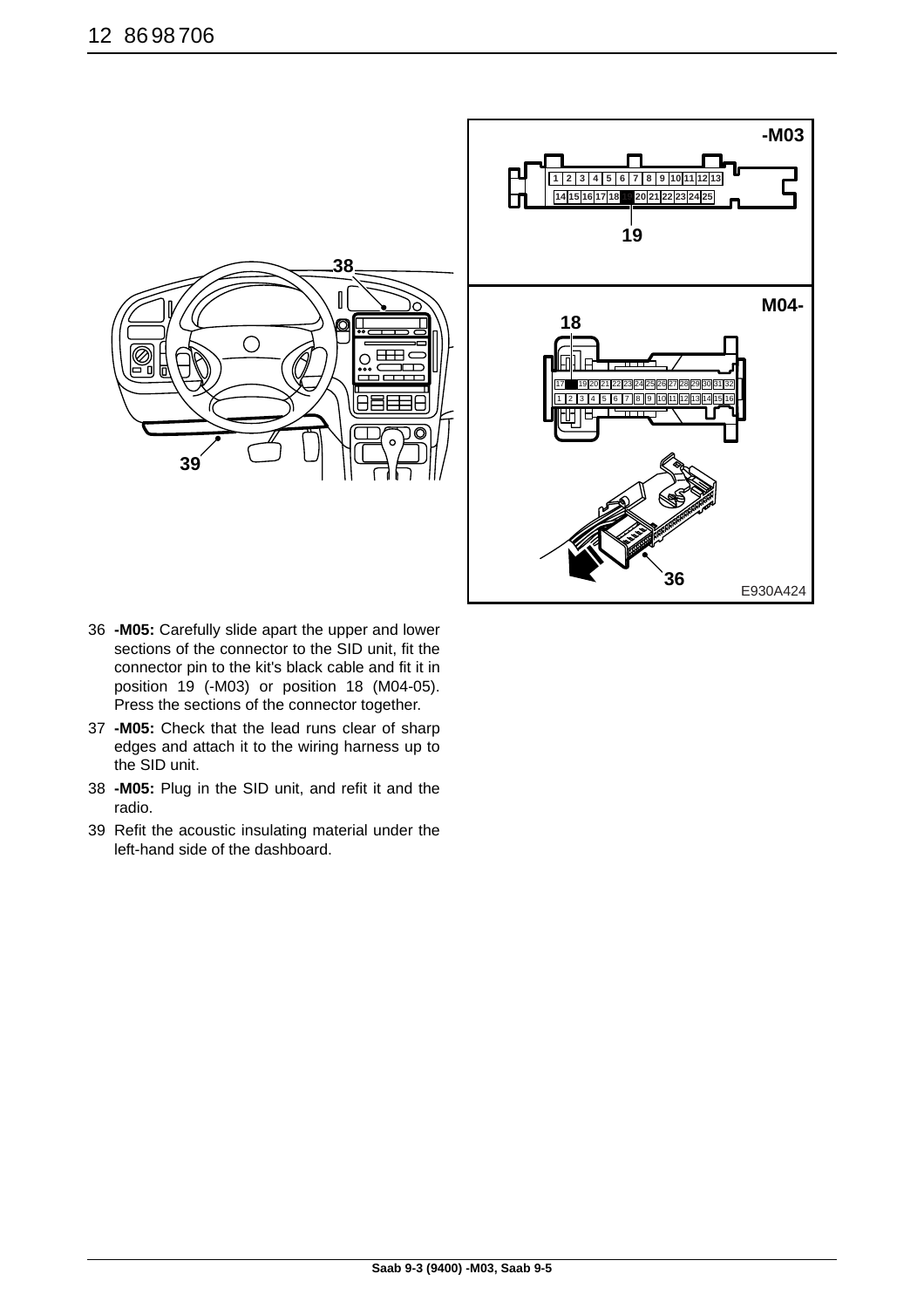![](_page_12_Figure_1.jpeg)

- 40 Remove the tape and the cable tie from the rubber bellows over the wiring harness at the electrical distribution box of the engine bay.
- 41 Connect the 2-pin connector to the timer relay.
- 42 Run the red lead of the wiring harness alongside the car's regular wiring harness and into the electrical distribution box to fuse no. 17. Cut the lead to a suitable length.
- 43 Use the distribution block to connect the red cable to the fused cable from fuse 17. Fit a new cable tie and new tape around the rubber bellows.
- 44 Refit the relay/fuse holder and fix the cable at the electrical distribution box.
- 45 Make sure that no cables in the engine bay are positioned against hot or sharp components. Secure the cables as necessary.
- 46 Mount the battery shelf and fit and connect the battery.